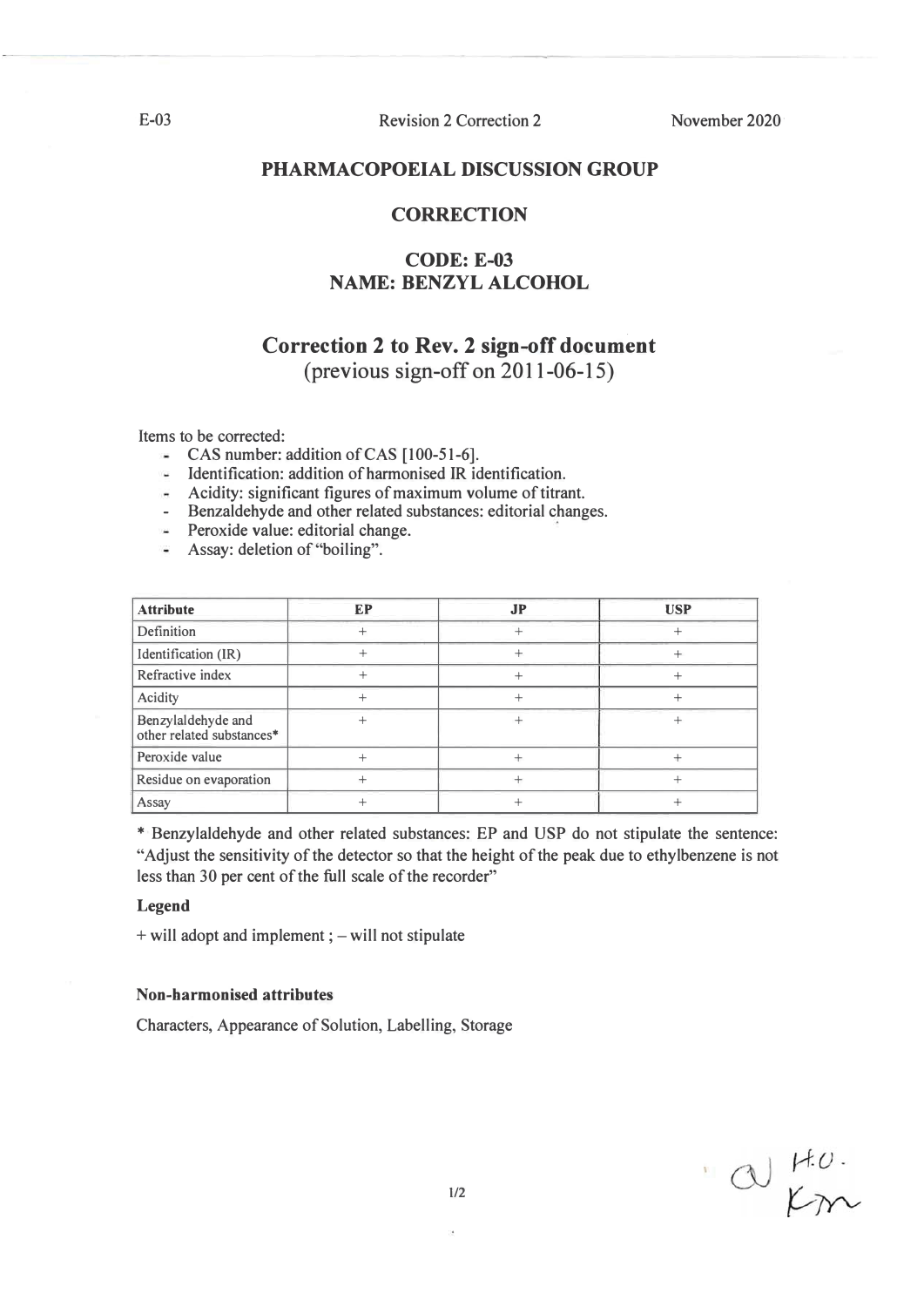## **Reagents and reference materials**

Each pharmacopoeia will adapt the text to take account of local reference materials and **reagent specifications.** 

**Each pharmacopeia** will **consider actual titrant concentration in equations according to their local rules of calculation for titration.** 

Name Date **Date** 

Name Date

## **European Pharmacopoeia**

Signature

## **Japanese Pharmacopoeia**

**Signature** 

Hambrico Olcuda 14 Atwila For Y. Yoshida

**United States Pharmacopoeia** 

**Signature** 

Name Date **Date** 

VIELLE Contre 21-20-36

16 Dee/2020

 $19 - NW - 2020$ 

MLT. Am Kevin moved

**2/2**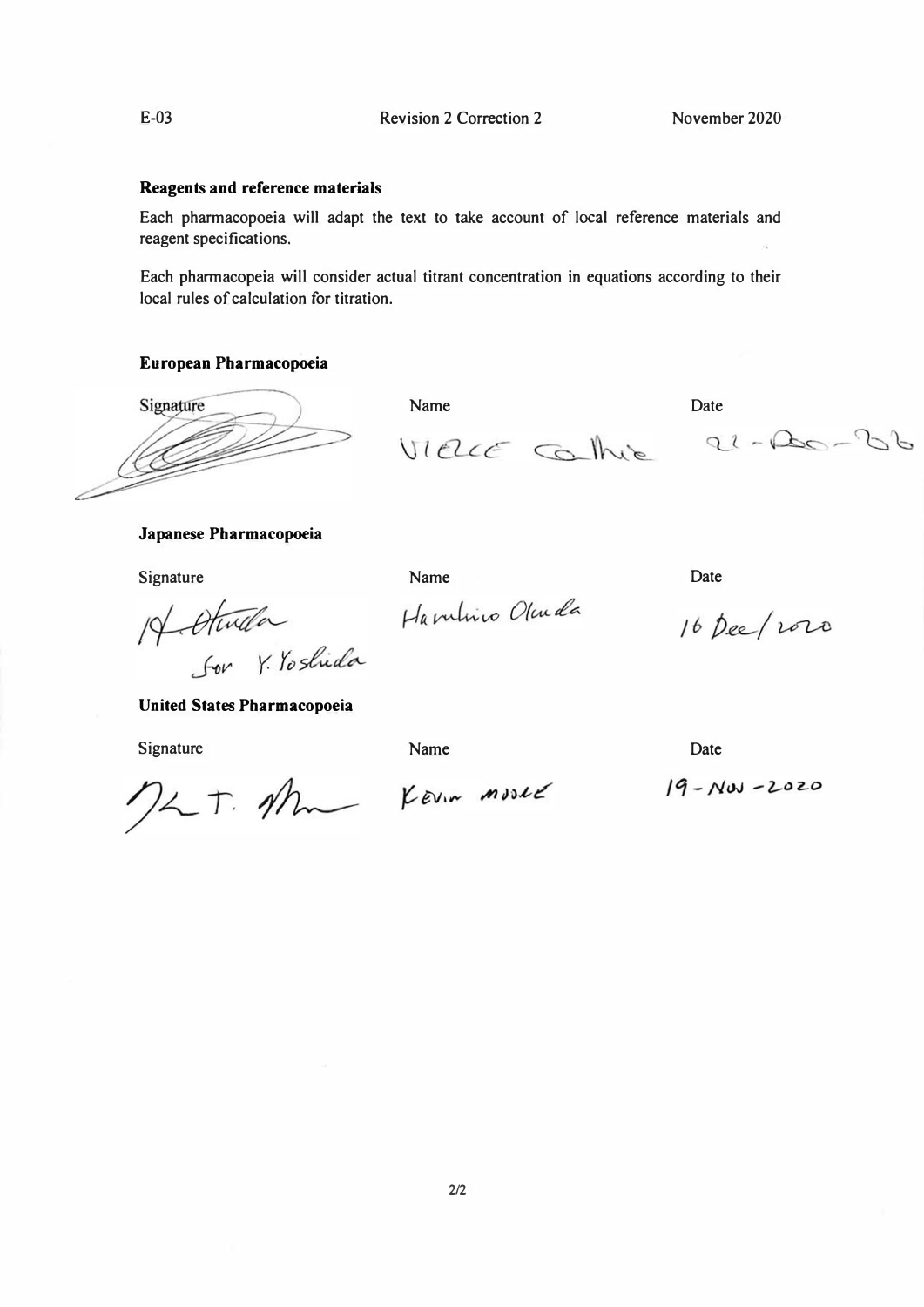November 2020

# **E03 - BENZYL ALCOHOL**

**Alcohol Benzylicus CH<sub>2</sub>OH** 

# $C_7H_8O$  $[100-51-6]$

**DEFINITION** 

Benzyl alcohol contains not less than 98.0 per cent and not more than the equivalent of 100.5 per cent of phenylmethanol.

## **IDENTIFICATION**

## **INFRARED ABSORPTION SPECTROPHOTOMETRY.**

Record the infrared absorption spectrum of benzyl alcohol and compare with the Reference Spectrum or the spectrum obtained with the Reference Standard: the transmission minima correspond in position and relative size.

## **TESTS**

## Refractive index, 1.538 to 1.541.

Acidity. To 10 ml add 10 ml of ethanol (96 per cent) and 1 ml of phenolphthalein solution. Not more than 1.0 ml of  $0.1 M$  sodium hydroxide is required to change the colour of the indicator to pink.

Benzaldehyde and other related substances. Examine by gas chromatography, using ethylbenzene and dicyclohexyl as the standards.

Test solution. Use the substance to be examined.

Standard solution (a). Dissolve  $0.100$  g of *ethylbenzene* in 10.0 ml of the test solution. Dilute 2.0 ml of this solution to 20.0 ml with the test solution.

Standard solution (b). Dissolve 2.000 g of dicyclohexyl in 10.0 ml of the test solution. Dilute 2.0 ml of this solution to 20.0 ml with the test solution.

Reference solution (a). Dissolve 0.750 g of benzaldehyde and 0.500 g of cyclohexylmethanol in the test solution and dilute to 25.0 ml with the same solution. Add 1.0 ml of this solution to a mixture of 2.0 ml of standard solution (a) and 3.0 ml of standard solution (b) and dilute to 20.0 ml with the test solution

Reference solution (b). Dissolve 0.250 g of benzaldehyde and 0.500 g of cyclohexylmethanol in the test solution and dilute to 25.0 ml with the same solution. Add 1.0 ml of this solution to a mixture of 2.0 ml of standard solution (a) and 2.0 ml of standard solution (b) and dilute to 20.0 ml with the test solution.

The chromatographic procedure may be carried out using:

- $-$  a column 30 m long and 0.32 mm internal diameter and a film-coating of *macrogol* 20000 R<sup>(1)</sup> (film thickness 0.5  $\mu$ m),
- helium for chromatography as the carrier gas with a linear velocity of 25 cm/s at 50  $^{\circ}$ C,
- a flame-ionisation detector.

 $H.O$  a

 $M_{\rm r}$  108.1

<sup>(1)</sup> DB-WAX, J&W is suitable.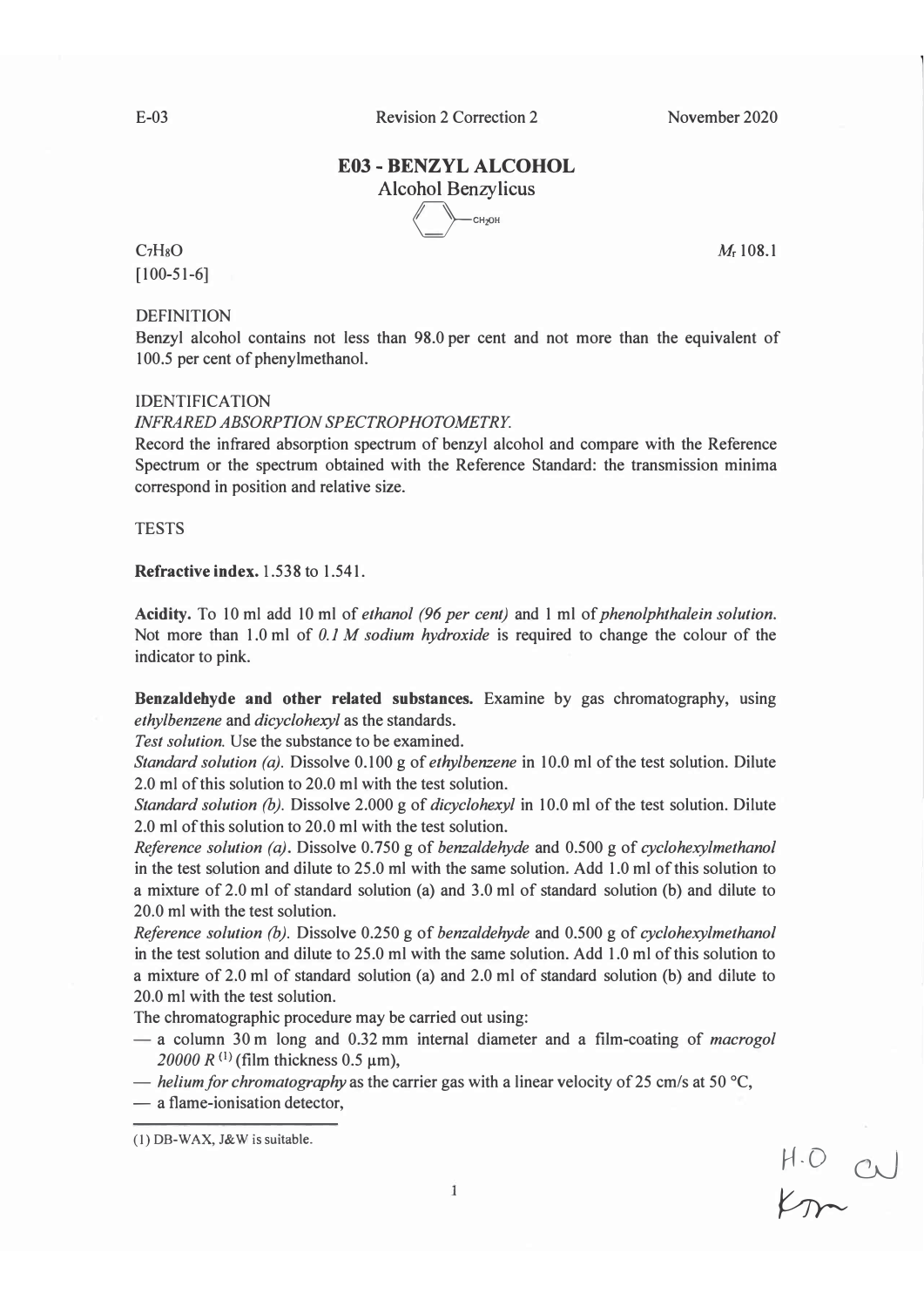raising the temperature at a rate of 5 °C per minute from 50 °C to 220 °C and maintaining at 220 °C for 35 min and maintaining the temperature of the injection port at 200 °C and the detector at  $310^{\circ}$ C.

#### Benzyl alcohol not intended for parenteral use

Inject without air-plug 0.1 µl of reference solution (a). When the chromatogram is recorded under the prescribed conditions the retention time of benzyl alcohol is about 26 min and the relative retention times are: about 0.28 for ethylbenzene, about 0.59 for dicyclohexyl, about 0.68 for benzaldehyde, about 0.71 for cyclohexylmethanol and 1.0 for benzyl alcohol.

The test is not valid unless: in the chromatogram obtained with reference solution (a), the resolution between the peaks corresponding to benzaldehyde and cyclohexylmethanol is not less than 3.0.

Adjust the sensitivity of the detector so that the height of the peak due to ethylbenzene is not less than 30 per cent of the full scale of the recorder.

Inject separately without air-plug  $0.1 \mu$  of the test solution and  $0.1 \mu$  of the reference solution (a).

If any peaks are present in the chromatogram obtained with the test solution which have the same retention times as the peaks due to ethyl benzene and dicyclohexyl, subtract the areas of any such peaks from the peak areas at these retention times in the chromatograms of reference solutions (a) or (b) (corrected peak areas of ethyl benzene and dicyclohexyl). Any such peaks in the test solution should be included in the assessments for total of other peaks.

In the chromatogram obtained with the test solution the area of any peak corresponding to benzaldehyde is not greater than the difference between the area of the peak due to benzaldehyde in the chromatogram obtained with reference solution (a) (0.15 per cent) and the area of the peak due to benzalde hyde in the chromatogram obtained with the test solution.

In the chromatogram obtained with the test solution the area of any peak corresponding to cyclohexylmethanol is not greater than the difference between the area of the peak due to cyclohexylmethanol in the chromatogram obtained with reference solution (a) (0.10 per cent) and the area of the peak due to cyclohexylmethanol in the chromatogram obtained with the test solution.

In the chromatogram obtained with the test solution, the sum of the areas of any peak with a retention time less than that of benzyl alcohol and apart from the peaks due to benzaldehyde and cyclohexylmethanol is not greater than 4 times the area of ethylbenzene in reference solution (a) corrected if necessary as described above (0.04 per cent).

In the chromatogram obtained with the test solution, the sum of the areas of any peak with a retention time greater than that of benzyl alcohol is not greater than the area of dicyclohexyl in reference solution (a) corrected if necessary as described above (0.3 per cent).

Disregard any peak with an area less than 0.01 times that of the peak due to ethylbenzene in the chromatogram of reference solution (a) corrected if necessary as described above.

Benzyl alcohol intended for parenteral use.

Inject without air-plug 0.1 µl of reference solution (b). When the chromatogram is recorded under the prescribed conditions the retention time of benzyl alcohol is about 26 min and the relativeretention times are: about 0.28 for ethylbenzene, about 0.59 for dicyclohexyl, about 0.68 for benzaldehyde, about 0.71 for cyclohexylmethanol and 1.0 for benzyl alcohol.

 $H.O$  a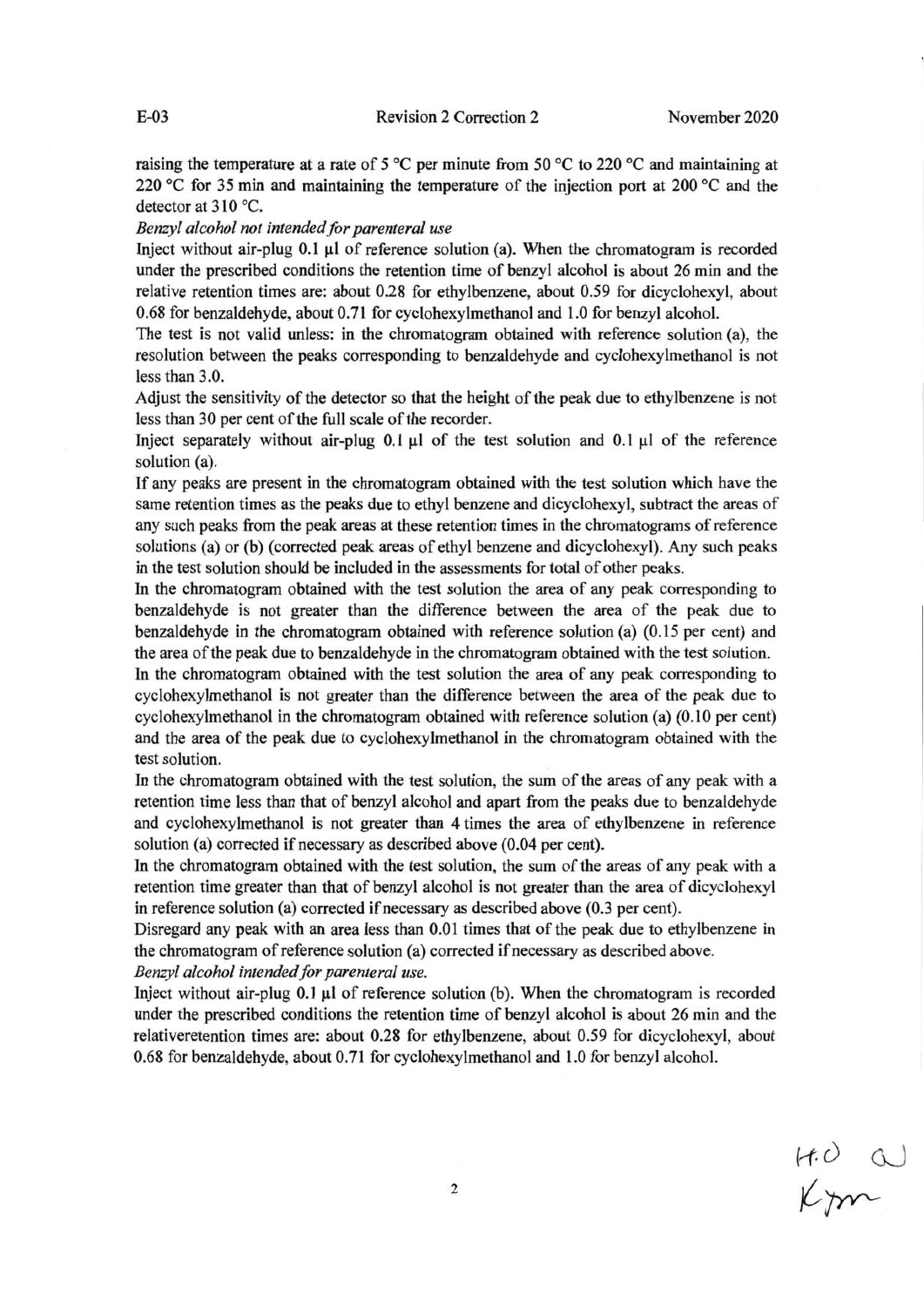$\frac{H-0}{L}$ a

The test is not valid unless: in the chromatogram obtained with reference solution (b), the resolution between the peaks corresponding to benzaldehyde and cyclohexylmethanol is not less than  $3.0$ .

Adjust the sensitivity of the detector so that the height of the peak due to ethylbenzene is not less than 30 per cent of the full scale of the recorder.

Inject separately without air-plug 0.1  $\mu$ l of the test solution and 0.1  $\mu$ l of the reference solution (b).

If any peaks are present in the chromatogram obtained with the test solution which have the same retention times as the peaks due to ethyl benzene and dicyclohexyl, subtract the areas of any such peaks from the peak areas at these retention times in the chromatograms of reference solutions (a) or (b) (corrected peak areas of ethyl benzene and dicyclohexyl). Any such peaks in the test solution should be included in the assessments for total of other peaks.

In the chromatogram obtained with the test solution the area of any peak corresponding to benzaldehyde is not greater than the difference between the area of the peak due to benzaldehyde in the chromatogram obtained with reference solution (b)  $(0.05$  per cent) and the area of the peak due to benzaldehyde in the chromatogram obtained with the test solution. In the chromatogram obtained with the test solution the area of any peak corresponding to

cyclohexylmethanol is not greater than the difference between the area of the peak due to cyclohexylmethanol in the chromatogram obtained with reference solution (b)  $(0.10$  per cent) and the area of the peak due to cyclohexylmethanol in the chromatogram obtained with the test solution.

In the chromatogram obtained with the test solution, the sum of the areas of any peak with a retention time less than that of benzyl alcohol and apart from the peaks due to benzaldehyde and cyclohexylmethanol is not greater than  $2$  times the area of ethylbenzene in reference solution (b) corrected if necessary as described above  $(0.02$  per cent).

In the chromatogram obtained with the test solution, the sum of the areas of any peak with a retention time greater than that of benzyl alcohol is not greater than the area of dicyclohexyl in reference solution (b) corrected if necessary as described above  $(0.2 \text{ per cent})$ .

Disregard any peak with an area less than  $0.01$  times that of the peak due to ethylbenzene in the chromatogram of reference solution (b) corrected if necessary as described above.

## Peroxide value. Not more than 5.

Place 5.00 g of the substance to be examined (m g) in a 250 ml conical flask fitted with a ground-glass stopper. Add 30 ml of a mixture of 2 volumes of chloroform and 3 volumes of glacial acetic acid (99.0 to 100.5 m/m of  $C_2H_4O_2$ ). Shake and add 0.5 ml of saturated potassium iodide solution. Shake for exactly 1 min then add 30 ml of water. Titrate with  $\,0.01\,$ M sodium thiosulphate, adding the titrant slowly with continuous vigorous shaking, until the yellow colour is almost discharged. Add 5 ml of starch solution and continue the titration, shaking vigorously, until the colour is discharged (n1 ml of  $0.01$  M sodium thiosulphate). Carry out a blank test under the same conditions (n2 ml of 0.01 M sodium thiosulphate). The volume of  $0.01\ \text{M}$  sodium thiosulphate used in the blank titration must not exceed  $0.1\ \text{m}$ .

$$
Ip = \frac{10 (n_1 - n_2)}{m}
$$

**Residue on evaporation**: maximum 0.05 per cent. After ensuring that the substance to be examined complies with the test for peroxide value, evaporate 10.0 g to dryness in a tared

**-**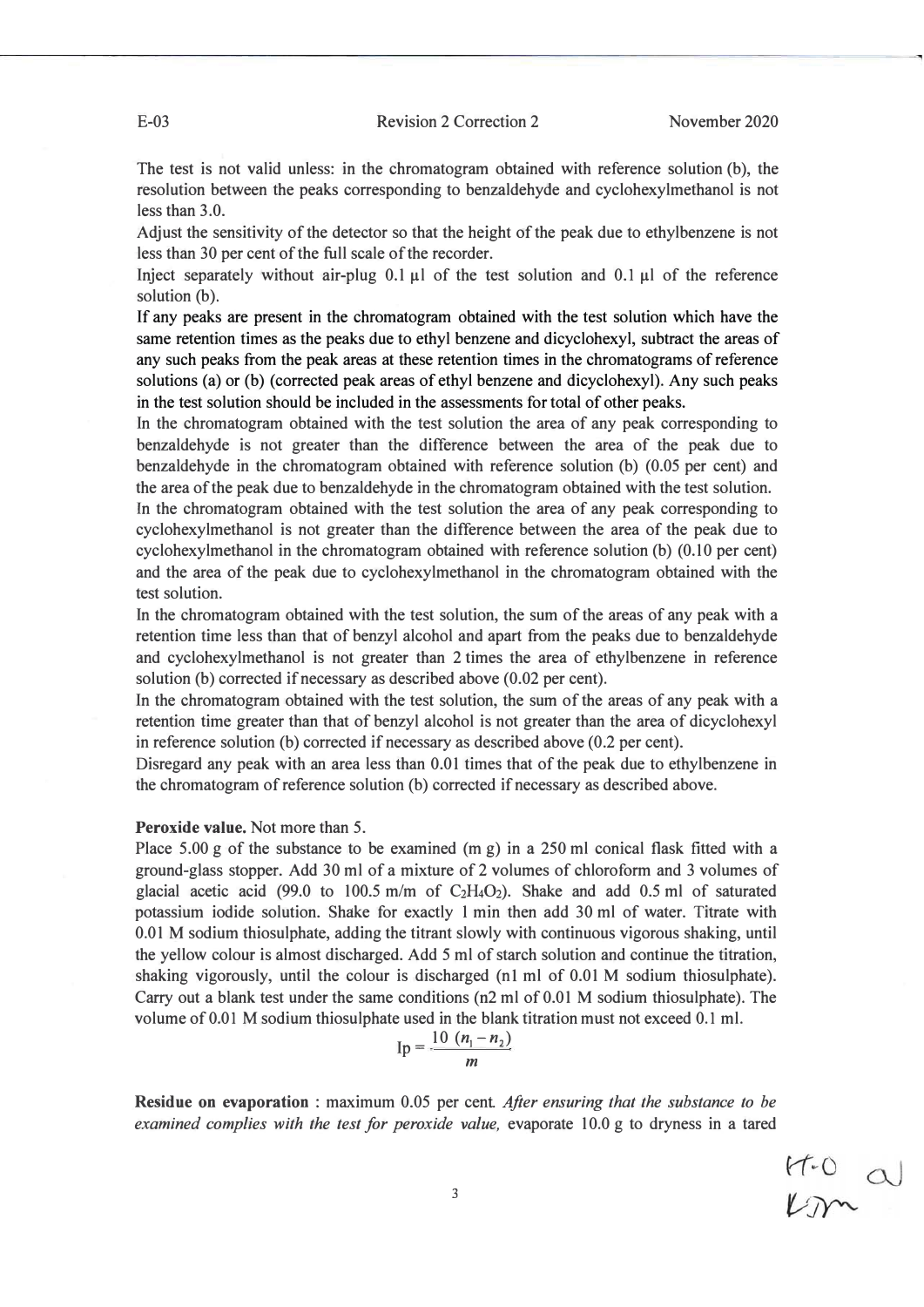**E-03 Revision 2 Correction 2 November 2020** 

**quartz or porcelain crucible or platinum dish on a hot plate at a temperature not exceeding 200 �C. Ensure that the substance to be examined does not boil during evaporation. Dry the residue on the hot plate for I h and allow to cool in a desiccator. The residue weighs not more than** *5* **mg.** 

**ASSAY** 

**To 0.900 g** *(mg)* **add 15.0 ml of a freshly prepared mixture of 1 volume of** *acetic anhydride R*  **and 7 volumes of** *anhydrous pyridine R* **and heat under a reflux condenser on a water-bath for 30 min. Cool and add 25 ml of water. Using 0.25 ml of** *phenolphthalein solution R* **as**  indicator, titrate with *1 M sodium hydroxide* ( $n_1$  ml). Carry out a blank titration ( $n_2$  ml).

Calculate the percentage content of C<sub>7</sub>H<sub>8</sub>O from the expression: **10.81**  $(n_2 - n_1)$ 

# *m*

#### **REAGENTS**

**Cyclohexylmethanol.**  $-C_7H_{14}O(M_r 114.2)$ . [100-49-2].

**Cyclohexylcarbinol. Liquid. Slight odour of camphor. Soluble in alcohol, ether.** 

 $n_0^{25}$ : about 1.464.

**bp: about 185 °C.** 

**Bi(cyclohexyl). -C12H22 (Mr 166.3). [92-51-3].** 

**mp: about 4 °C.** 

**bp: about 227 °C.** 

 $d_{20}^{20}$ : about 0.864.

**Hydrazine sulphate solution. Dissolve 1.0 g of hydrazine sulphate in water and dilute to 100.0 ml with the same solven�. Allow to stand for 4-6 b.** 

Hexamethylenetetramine solution. In a 100 ml ground-glass-stoppered flask, dissolve 2.5 g **ofhexamethylenetetramine in 25.0 ml of water.** 

**Primary opalescent suspension (formazin suspension). To the hexamethylenetetramine solution in the flask add 25.0 ml of the hydrazine sulphate solution. Mix and allow to stand for 24 h. This suspension is stable for 2 months, provided it is stored in a glass container free from surface defects. The suspension must not adhere to the glass and must be well mixed before use.** 

**Standard of opalescence. Dilute 15.0 ml of the primary opalescent suspension to 1000.0 ml with water. This suspension is freshly prepared and may be stored for up to 24 h.** 

**Reference suspension I. To 5.0 ml of standard of opalescence add 95.0 ml of water. Mix and shake before use.** 

**Yellow primary solution.** Dissolve 46 g of ferric chloride (FeCl<sub>3</sub>,6H<sub>2</sub>O) in about 900 ml of a **mixture of 25 ml of concentrated hydrochloric acid (35.0 to 39.0 per cent** *mlm* **of HCI) and 975 ml of water and dilute to 1000.0 ml with the same mixture. Titrate and adjust the solution**  to contain 45.0 mg of FeCl<sub>3</sub>,6H<sub>2</sub>O per millilitre by adding the same acidic mixture. Protect the **solution from light.** 

**Titration. Place in a 250 ml conical flask fitted with a ground-glass stopper, l 0.0 ml of the solution, 15 ml of water,** *5* **ml of concentrated hydrochloric acid (35.0 to 39.0 per cent** *mlm* **of HCI) and 4 g of potassium iodide, close the flask, allow to stand in the dark for 15 min and add 100 ml of water. Titrate the liberated iodine with 0.1 M sodium thiosulphate, using 0.5 ml of starch solution, added towards the end of the titration, as indicator.** 

1 ml of 0.1 M sodium thiosulphate is equivalent to 27.03 mg of FeCl<sub>3</sub>, 6H<sub>2</sub>O.

 $rac{\mathcal{H}\cdot\mathcal{O}}{\mathcal{L} \mathcal{D} \sim 0}$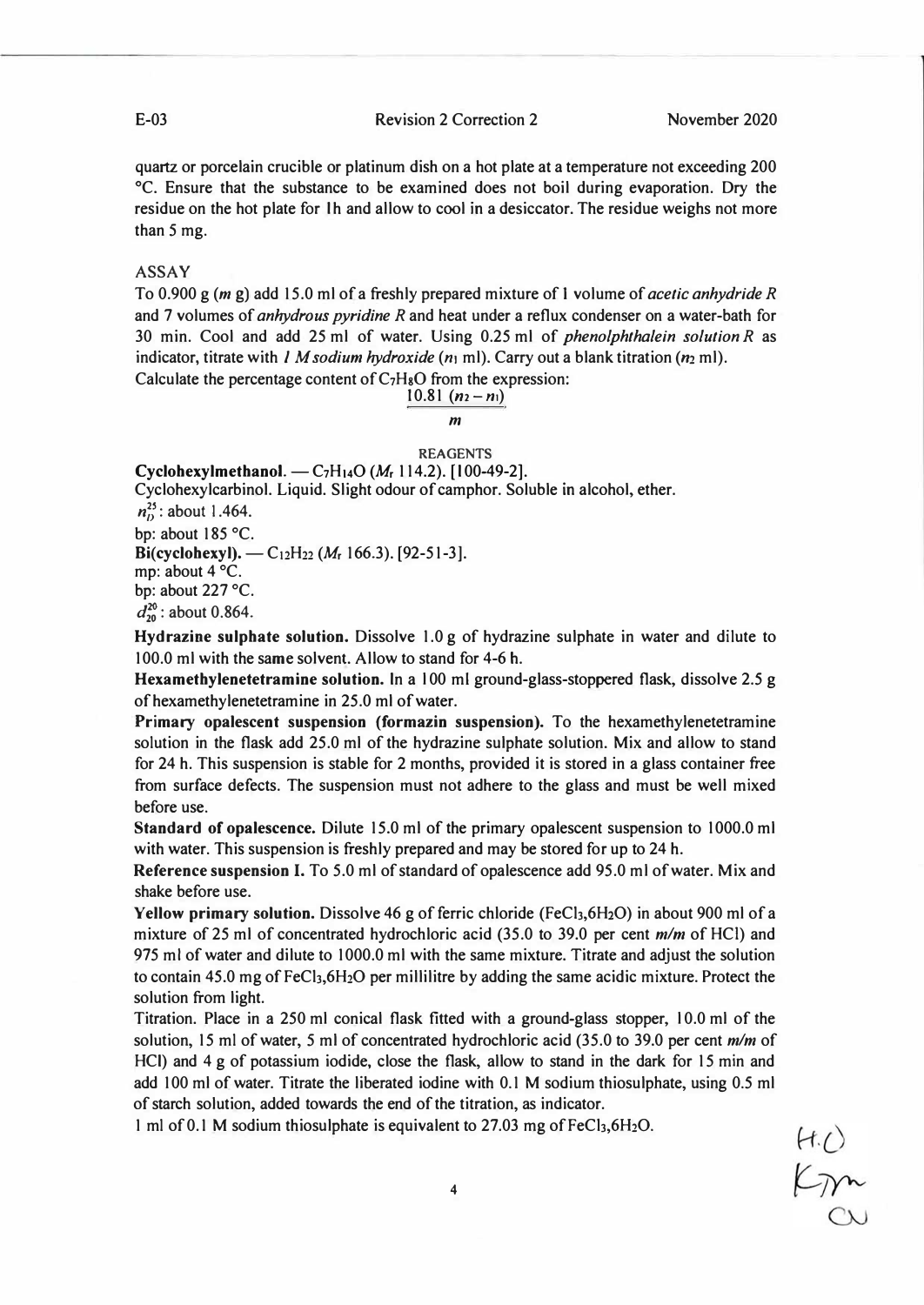**Red primary solution.** Dissolve 60 g of cobalt chloride (CoCl<sub>2</sub>,6H<sub>2</sub>O) in about 900 ml of a mixture of 25 ml of concentrated hydrochloric acid (35.0 to 39.0 per cent  $m/m$  of HCl) and 975 ml of water and dilute to 1000.0 ml with the same mixture. Titrate and adjust the solution to contain 59.5 mg of CoCl<sub>2</sub>,6H<sub>2</sub>O per millilitre by adding the same acidic mixture.

Titration. Place in a 250 ml conical flask fitted with a ground-glass stopper, 5.0 ml of the solution, 5 ml of hydrogen peroxide solution (3 per cent) and 10 ml of a 300 g/l solution of sodium hydroxide. Boil gently for 10 min, allow to cool and add 60 ml of dilute sulphuric acid (98  $g/l$  of H<sub>2</sub>SO<sub>4</sub>) and 2 g of potassium iodide. Close the flask and dissolve the precipitate by shaking gently. Titrate the liberated iodine with 0.1 M sodium thiosulphate, using 0.5 ml of starch solution, added towards the end of the titration, as indicator. The endpoint is reached when the solution turns pink.

1 ml of 0.1 M sodium thiosulphate is equivalent to 23.79 mg of CoCl<sub>2</sub>,6H<sub>2</sub>O.

Blue primary solution. Dissolve 63 g of copper sulphate ( $CuSO<sub>4</sub>,5H<sub>2</sub>O$ ) in about 900 ml of a mixture of 25 ml of concentrated hydrochloric acid  $(35.0 \text{ to } 39.0 \text{ per cent } m/m$  of HCl) and 975 ml of water and dilute to 1000.0 ml with the same mixture. Titrate and adjust the solution to contain 62.4 mg of CuSO<sub>4</sub>,5H<sub>2</sub>O per millilitre by adding the same acidic mixture.

Titration. Place in a 250 ml conical flask fitted with a ground-glass stopper, 10.0 ml of the solution, 50 ml of water, 12 ml of dilute acetic acid (115 g/l to 125 g/l of  $C_2H_4O_2$ ) and 3 g of potassium iodide. Titrate the liberated iodine with 0.1 M sodium thiosulphate, using 0.5 ml of starch solution, added towards the end of the titration, as indicator. The end-point is reached when the solution shows a slight pale brown colour.

1 ml of 0.1 M sodium thiosulphate is equivalent to 24.97 mg of CuSO<sub>4</sub>,5H<sub>2</sub>O.

#### **Starch solution.**

Triturate 1.0 g of soluble starch with 5 ml of water and whilst stirring pour the mixture into 100 ml of boiling water containing 10 mg of mercuric iodide.

Carry out the test for sensitivity each time the reagent is used.

Test for sensitivity. To a mixture of 1 ml of the starch solution and 20 ml of water, add about 50 mg of potassium iodide and 0.05 ml of iodine solution. The solution is blue.

**B** (brown) standard solution. Mix 3.0 ml of yellow primary solution, 3.0 ml of red primary solution, 2.4 ml of blue primary solution and 1.6 ml of hydrochloric acid (10  $g$ /l HCl).

B9 reference solution. Mix 1.0 ml of B standard solution and 99.0 ml of hydrochloric acid  $(10 g/I HCl)$ .

Phenolphtalein solution. Dissolve 0.1 g of phenolphthalein in 80 ml of ethanol (96 per cent) and dilute to 100.0 ml with water.

Test for sensitivity. To 0.1 ml of the phenolphtalein solution add 100 ml of carbon dioxidefree water. The solution is colourless. Not more than 0.2 ml of 0.02 M sodium hydroxide is required to change the colour to pink.

Colour change: pH 8.2 (colourless) to pH 10.0 (red).

Acetic anhydride. C<sub>4</sub>H<sub>6</sub>O<sub>3</sub>. (Mr 102.1) [108-24-7]

Content: minimum 97.0 per cent m/m of  $C_4H_6O_3$ .

A clear, colourless liquid.

bp: 136 °C to 142 °C.

Assay. Dissolve 2.00 g in 50.0 ml of 1 M sodium hydroxide in a ground-glass-stoppered flask and boil under a reflux condenser for 1 h. Titrate with 1 M hydrochloric acid, using 0.5 ml of phenolphthalein solution as indicator. Calculate the number of millilitres of 1 M sodium hydroxide required for 1 g (n1). Dissolve 2.00 g in 20 ml of cyclohexane in a ground-glass-

H.U